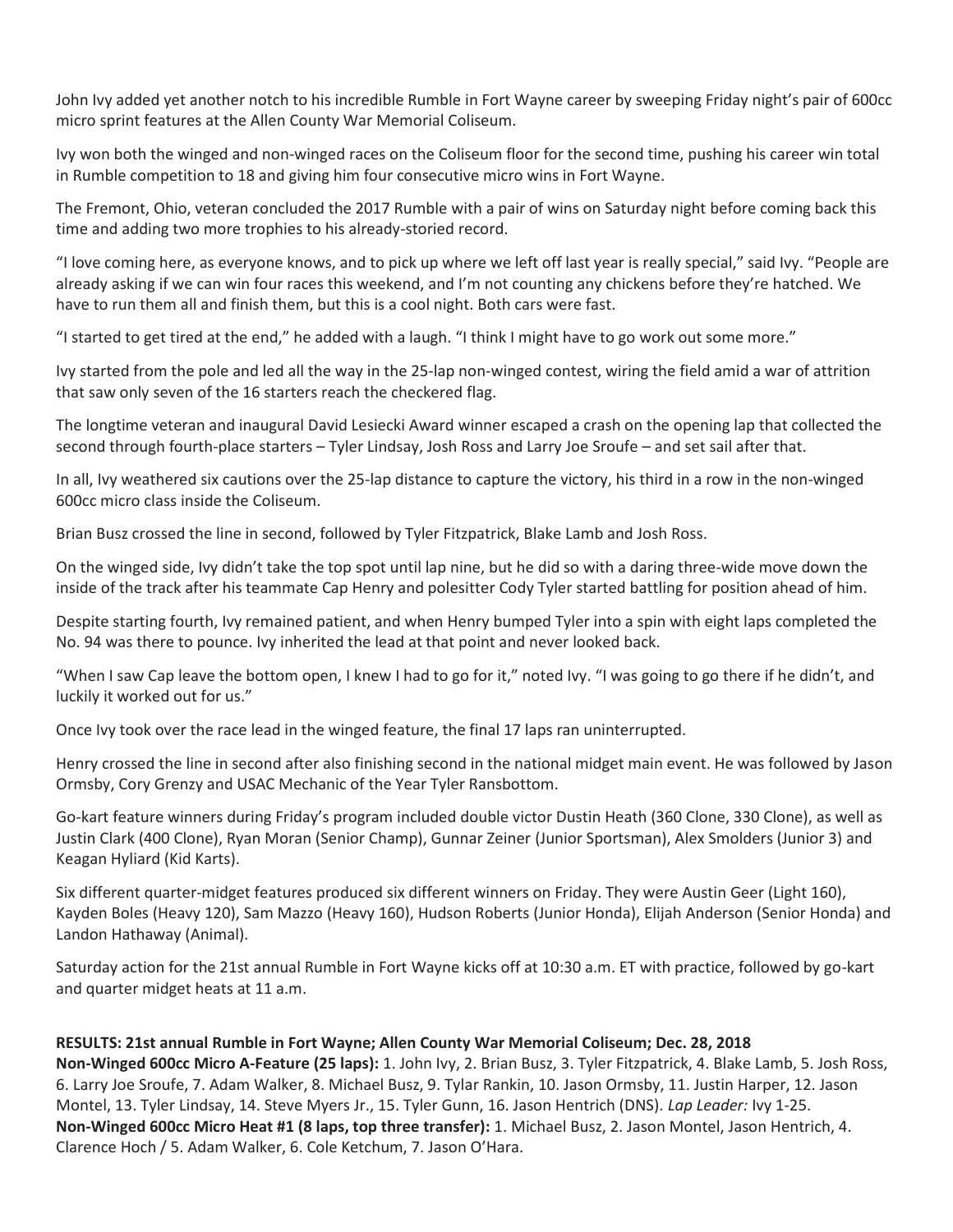**Non-Winged 600cc Micro Heat #2 (8 laps, top three transfer):** 1. Steve Myers Jr., 2. Tyler Gunn, 3. Tylar Rankin / 4. Tyler Fitzpatrick, 5. Jeff Haefke, 6. Kyle Dager, 7. Justin Harper.

**Non-Winged 600cc Micro Heat #3 (8 laps, top three transfer):** 1. Brian Busz, 2. John Ivy, 3. Josh Ross / 4. Blake Lamb, 5. Tyler Chalk, 6. Andy Martin, 7. Kyle Gunkel.

**Non-Winged 600cc Micro Heat #4 (8 laps, top three transfer):** 1. Jason Ormsby, 2. Larry Joe Sroufe, 3. Tyler Lindsay / 4. Keith Gunkel, 5. Chris Malaterre, 6. Matthew Brannin, 7. Dave Kuroski (DNS).

**Non-Winged 600cc Micro B-Main #1 (8 laps, top two transfer):** 1. Tyler Fitzpatrick, 2. Justin Harper / 3. Clarence Hoch, 4. Jeff Haefke, 5. Keith Gunkel, 6. Andy Martin, 7. Matthew Brannin, 8. Kyle Gunkel (DNS).

**Non-Winged 600cc Micro B-Main #2 (8 laps, top two transfer):** 1. Adam Walker, 2. Blake Lamb / 3. Chris Malaterre, 4. Jason O'Hara, 5. Kyle Dager, 6. Tyler Chalk, 7. Cole Ketchum (DNS), 8. Dave Kuroski (DNS).

**Winged 600cc Micro A-Feature (25 laps):** 1. John Ivy, 2. Cap Henry, 3. Jason Ormsby, 4. Cory Grenzy, 5. Tyler Ransbottom, 6. Clay Sanders, 7. Cody Tyler, 8. Nate Franklin, 9. Rod Henning, 10. Jonathon Lesiecki, 11. AJ Lesiecki, 12. Bobby Murany, 13. Bill Dunham, 14. Howard McCormick, 15. Mark Zumbrun, 16. Ryan Ball. *Lap Leader(s):* Tyler 1-8, Ivy 9-25.

**Winged 600cc Micro Heat #1 (8 laps, top four transfer):** 1. Cody Tyler, 2. Nate Franklin, 3. John Ivy, 4. Mark Zumbrun / 5. Rod Henning, 6. A.J. Lesiecki, 7. Clayton Mullet.

**Winged 600cc Micro Heat #2 (8 laps, top four transfer):** 1. Howard McCormick, 2. Bobby Murany, 3. Jason Ormsby, 4. Jonathan Lesiecki / 5. Tyler Ransbottom, 6. Alexis Adgate.

**Winged 600cc Micro Heat #3 (8 laps, top four transfer):** 1. Cap Henry, 2. Cory Grenzy, 3. Bill Dunham, 4. Clay Sanders / 5. Ryan Ball, 6. Drew Dorsett.

**Winged 600cc Micro B-Main (8 laps, top four transfer):** 1. Rod Henning, 2. AJ Lesiecki, 3. Tyler Ransbottom, 4. Ryan Ball / 5. Alexis Adgate, 6. Drew Dorsett, 7. Clayton Mullet.

**400 Clone A-Feature (15 laps):** 1. Justin Clark, 2. JoJo Warner, 3. Charlie Schultz, 4. Tylar Rankin, 5. Matt Dove, 6. Seumus Calderwood, 7. Zack Myers, 8. AJ Spagnuolo, 9. Johnny Ivers, 10. Jared Kimple, 11. Jessie Hizer, 12. Josh McNicol, 13. Andrea Weaver, 14. George Rangel.

**360 Clone A-Feature (15 laps):** 1. Dustin Heath, 2. Zach Axlen, 3. Ryan Moran, 4. Ashley Marqueling, 5. Josh McKnight, 6. Spencer Smolders, 7. Lance Mitchey, 8. Dustin Lundgren, 9. Justin Clark, 10. Michael Paterno, 11. Natalie Sather, 12. Zeth Sabo, 13. Rick Ruesch, 14. Jake Shelley.

**330 Clone A-Feature (15 laps):** 1. Dustin Heath, 2. Zach Axlen, 3. Jake Shelley, 4. Dustin Lundgren, 5. Lance Mitchey, 6. Rick Ruesch, 7. Natalie Sather, 8. Derek Hammond, 9. Ashley Marqueling, 10. Jonny Rangel, 11. Hunter Doutre, 12. David Kuroski.

**Senior Champ A-Feature (15 laps):** 1. Ryan Moran, 2. Craig Strayer, 3. Dillon Nusbaum, 4. Charlie Schultz, 5. Zeth Sabo, 6. Dylan Woodling, 7. Chris Neuenschwander, 8. Zack Myers, 9. Aric Vandermeir, 10. John Reiser, 11. Sam Weaver, 12. Josh McKnight, 13. Dominic Phillips, 14. Steven Berlin.

**Junior Sportsman A-Feature (15 laps):** 1. Gunnar Zeiner, 2. Tristan Chamberlain, 3. Ruger Lough, 4. Alex Geren, 5. Audra Weaver, 6. Oliver Osborn, 7. Parker Moyer, 8. Brodie Wendel, 9. Brycen Whited, 10. Santino Loretta, 11. Easton Zent, 12. Cameron Vandermeir, 13. Aiden Williamson, 14. Manix Furqueron.

**Junior 3 A-Feature (15 laps):** 1. Alex Smolders, 2. Jacob VanDeVoorde, 3. Jakeb Boxell, 4. Tristan Chamberlain, 5. Devin Hammond, 6. Gunnar Zeiner, 7. Colton Coe, 8. Amelia Eisenschenk, 9. Michael Villena, 10. Nate Neuman.

**Kid Kart A-Feature (10 laps):** 1. Keagan Hyliard, 2. Knox Carmin, 3. Riley Conley, 4. Rhyker Hicks, 5. Tyler Hasch, 6. Kamille Fitzpatrick.

**Light 160 QM A-Feature (12 laps):** 1. Austin Geer, 2. Brian Rundstrom Jr., 3. Bryan Brewer, 4. Abby Hohlbein, 5. Elijah Anderson, 6. Mikey Benefiel, 7. Memarie Ashcraft, 8. Logan Perkins.

**Heavy 120 QM A-Feature (12 laps):** 1. Kayden Boles, 2. Spencer Adkins, 3. Colson Gray, 4. Ryleigh Gray, 5. Breanna Berry, 6. Kristen Hammer.

**Heavy 160 QM A-Feature (12 laps):** 1. Sam Mazzo, 2. Skylor Mueller, 3. Taylor Gruss, 4. Mason Hoskins, 5. Taylor Nibert. **Junior Honda QM A-Feature (12 laps):** 1. Hudson Roberts, 2. Maxx Loker, 3. Kedryn Evenson, 4. Knox Carmin, 5. Ryder VanAlst, 6. Izaiah Higdon, 7. Brian Rundstrom Jr., 8. Mia Loker, 9. Lyla Ashcraft.